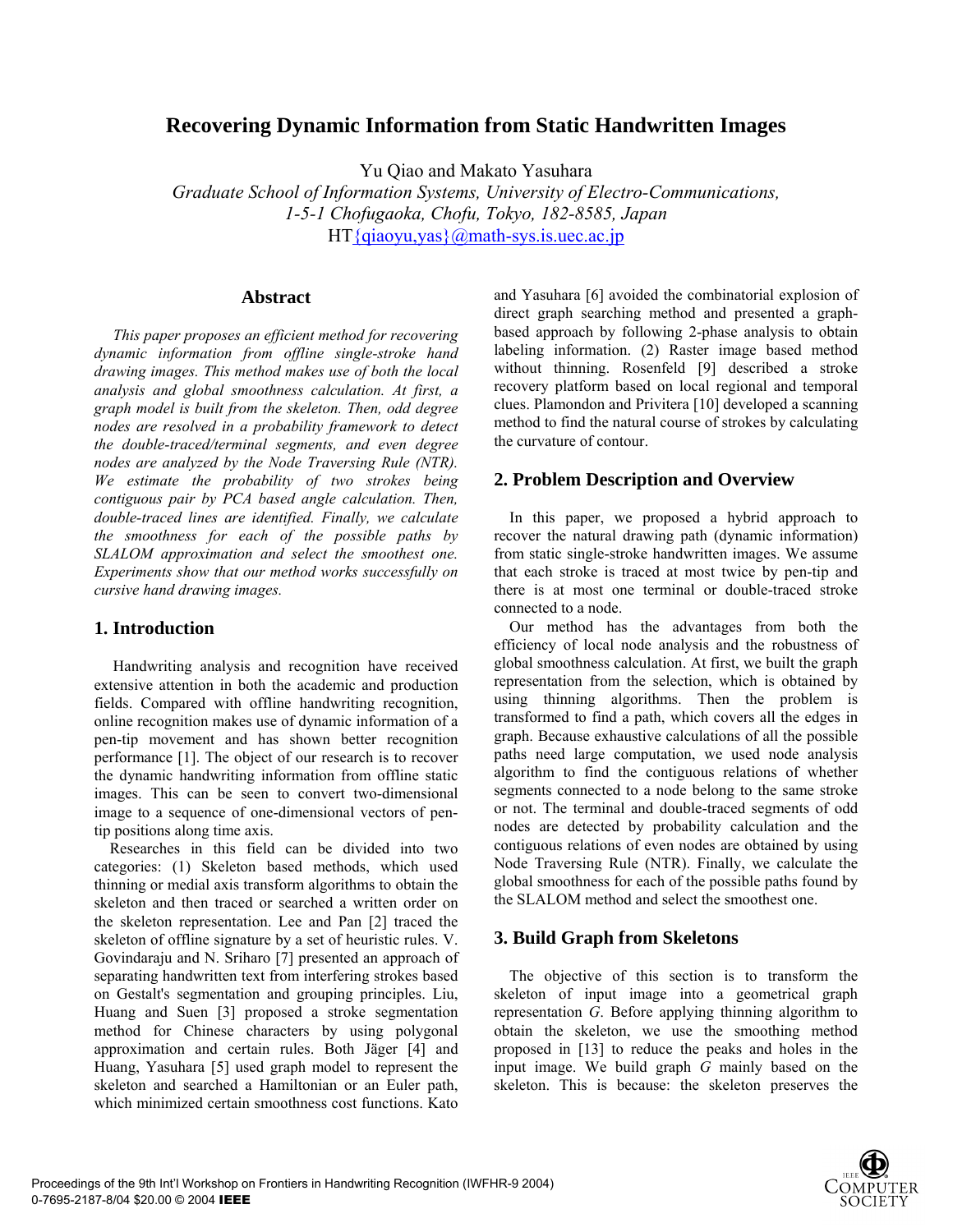significant feature of the original pattern and permits a simpler structural analysis [11].

### **3.1 Extraction of Vertexes and Segments**

To construct graph *G*, we need to extract vertexes set *V* and segments (edges) set *E* from the skeleton. A segment represents a part of the stroke in skeleton; while a vertex corresponds to a local geometrical configuration, where a segment terminates (terminal vertex) or multi segments joint (junction vertex). In the skeleton with 1 pixel width, the terminal vertex can be easily detected as it is a black pixel with only one 8-conneted neighbor; while the jointing vertex may be a pixel or a cluster of pixels; we call pixels belonging to a vertex as feature pixels. The configurations of feature pixels depend on the distortions caused by thinning procedure and on the local structure where segments meet. By following [8], we defined the set of feature pixels as:

 $S = {P|N<sub>k</sub>(P) = 1}$  *or*  $N<sub>k</sub>(P) \ge 4$  *or*  $N<sub>s</sub>(P) \ge 3$ 

Here,  $N_c(P) = \sum_{i=0}^{7}$ 0  $(P)$  $N_c(P) = \sum_{i=0}^{r} |P_i|$  is the number of black pixels in its 8

neighbors and  $N_c(P)$  is the Rutoviz crossing number which can be calculated by:

 $=\frac{1}{2}\sum_{i=0}^{8}\left| P_{i+1}\right| (P) = \frac{1}{2} \sum_{i=0}^{8} |P_{i+1}|$  $N_c(P) = \frac{1}{2} \sum_{i=0}^{8} |P_{i+1} - P_i|$ , where  $P_i$  *i*=(0,1,...,8) are the 8

adjacent neighbors of *P* and  $P_8 = P_0$ .

After extracting feature pixels, we cluster adjacent feature pixels into vertexes, and then the non-feature pixels left are connected into line segments respectively.

### **3.2 Identification of Spurious Segments**

The skeleton resulted from thinning process may include unwanted spurious outputs. The thinning procedures iteratively delete unnecessary contour pixels without altering the topology until 1-pixel width skeleton remains. The deletion or retention of a black pixel depends on the local configuration. Thinning procedures work well on the stroke area with good contours. But in area with noise or of the strokes' jointing, where contours are eroded or overlapped, the skeleton may be distorted and include artifact [11]. Hence the segments detected above can be classified into two types: real segment (rsegment) and spurious segment (s-segment). An rsegment corresponds to a part of real stroke; and ssegments are resulted from the thinning process and never exist in an original handwritten image. They are usually in the stroke jointing area. These undesirable s-segments will distort the structure of the original pattern. Therefore, it is necessary to differentiate these s-segments from the r-segments. We use a double threshold method. Details are as follows:

1) Estimate average stroke width *w* by *w*=2*S*/*L*, where *S* is the area of strokes (the number of stroke pixels) and *L* is the total length contour of input image.

2) Set two thresholds  $l_{th1} = k_1 \times w$  and  $l_{th2} = k_2 \times w$ , here  $l_{th1}$ is large enough so that the segment longer than  $l_{th1}$  must be r-segments; while  $l_{th2}$  is small enough so that the segment shorter than  $l_{th2}$  must be s-segments. In experiments, we chose  $k_1 = 4$  and  $k_2 = 1.5$ .

3) For the segment with length between  $l_{th1}$  and  $l_{th2}$ , we examine it in the original image. We calculate the shortest distance  $Dis(p_i, C)$  to the contour *C* for each pixel  $p_i$  in the segment. If  $\sum_{i} Dis(p_i, C) / N < 0.65 w$  and  $max{Dis(p_i, C)} \leq w$ , this segment should be a r-segment; otherwise, we label this segment as a spurious one.

After all the s-segments are identified, we can cluster connected s-segments with associated vertexes into a node. In this paper, we use vertex for skeleton and node for graph *G*. The terminal vertexes and individual crossing vertexes in the skeleton are transformed into nodes in *G* too; real segments are preserved as edges of *G*.

## **4. Node Analysis**

By constructing graph *G*, the recovery problem of single stroke image can be reduced to a Traveling Salesman Problem (TSP), which tries to find the minimum cost path in *G* [4]. It is well known that TSP is NP hard and exhaustive search of all the possible paths may lead to huge computations in the final global optimization step. In order to reduce the computational complexity, it is necessary to analyze the contiguous relations among the segments connected to the same node. The contiguous relations can be represented by the information of whether or not two segments connected to a node belong to the same stroke; if so, we call that these two segments form a contiguous pair.

## **4.1 Estimation of the Probability of Two Segments Being a Contiguous Pair**

Human normally writes characters in the smooth way, as it costs usually the least energy. Curvature, which measures the degree of the curve bending at certain position, has been proved effective for estimating the smoothness of the curve. Mathematically, curvature of a two-dimensional curve is defined as:  $k(x, y) = \frac{\partial \phi}{\partial s}$ , where  $\varphi$  is the tangent angle and *s* denotes length along the line of travel.

In our problem, the objective is to determine the good continuity of the two segments, not the local curvature itself at certain point of the curve. These two segments are separated by the ambiguous node area (Fig. 1), and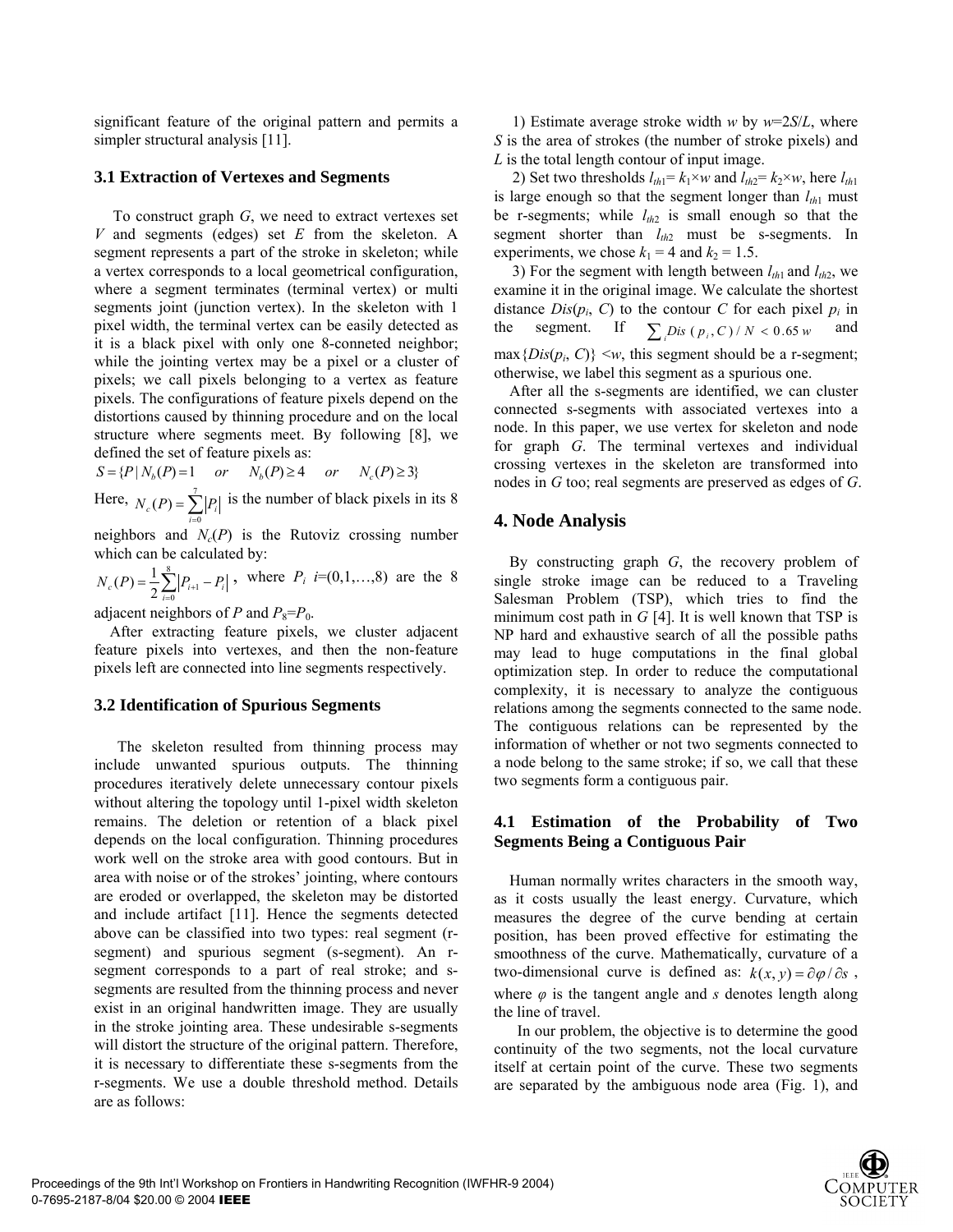the skeletons near and inside nodes (s-segments) may be distorted and not reliable when estimating curvature.



**Figure 1. Examine contiguous pair segments**

Suppose we have two segments  $E_i$  and  $E_j$  jointed at a node as shown in Fig. 1.  $p_i$  and  $p_j$  represent the two pixels of  $E_i$  and  $E_j$  connected to the node area; angle  $\alpha_i$  and  $\alpha_j$ denote the tangent directions at  $p_i$  and  $p_j$  of  $E_i$  and  $E_j$ , respectively.  $S_i$  and  $S_j$  denote a set of pixels near the node in the original stroke area, associated with  $E_i$  and  $E_j$ respectively. Because of the sensitivities of thinning algorithm to noise, we estimate angle  $\alpha$  from the stroke part *S* near *p* (the gray regions in Fig. 1 (a)). Details are as follows:

At first, we trace *L* from *p* with length 2*w* along *E*; then we obtain the associated stroke part *S* of *L* in the original image by the following method: for each black pixel  $p_k$  in the original image, we define its nearest pixel  $N_m(P_k)$  in skeleton as:

$$
N_m(p_k) = \underset{p_s}{\arg\min} \{ Dis(p_k, p_s) | p_s \in Skeleton\},
$$

where  $Dis(p_k, p_s)$  is the Euclidean distance between two pixels  $p_k$  and  $p_s$ . So the associated stroke area *S* can be represented by:

$$
S = \{p_k \mid N_m(p_k) \in L\}.
$$

Then we apply Principal Component Analysis (PCA) to the coordinates of the black pixels in *S*. It is well known that the first principal vector of PCA corresponds to the maximum-variance direction and can be the best linear summary of these pixels [12]. Hence angle *α* can be obtained as the direction of the first vector. Then we calculate the tangent direction:  $\alpha_i$  and  $\alpha_j$  respectively.  $\beta$ represents the direction angle from  $p_i$  to  $p_j$ .

The curvature we wanted to estimate is not a local curvature on a point but the connecting curvature whether or not these two segments are drawn contiguously by the same stroke. In this paper, we simply used angle difference to represent the curvature *k*:

$$
k = |\pi - |\alpha_i - \beta|| + |\alpha_j - \beta|
$$

The larger the curvature  $k$  is, the less likely  $E_i$  and  $E_j$ are contiguous pair. We define the probability of  $E_i$  and  $E_j$ being a contiguous pair as:  $P_{\text{ctg}}(E_i, E_j) = e^{-mk}$ . It is easy to see that  $P_{\text{ctg}}(E_i, E_j) = P_{\text{ctg}}(E_j, E_i)$ . We use MLE (Maximum likelihood estimation) algorithm to estimate *m* optimally based on a large number of curvature samples including both contiguous and dis-contiguous pairs of segments. The advantages of using probabilities are: 1) There is no need to apply any threshold in order to differentiate a contiguous pair from a dis-contiguous one. 2) By preserving the top multiple cases from the highest probability, it is possible to preserve more than one candidate for the global smoothness search.

#### **4.2 Classification of Nodes and Segments**

There are three possible connection relations for a segment *E* connected to node *N*:

1) Terminal type (Fig. 2 (a,b,e)): *E* terminates or comes and returns back at *N*; in other words, among all the other segments connected to *N*, there is no contiguous segment of *E* and we call this segment as a T-leg segment of *N*. If the degree of  $N$  is 3, the other two segments are regarded as T-hand segments (Fig. 2 (a,e)); if *E* is the only segment connected to *N*, we call *N* an F-node (Fig. 2 (b));

2) Pair type (Fig. 2 (a, c, e)): *E* has one and only one contiguous pair segments at *N*.

3) Double-traced type (Fig. 2 (d, e, f)): *E* has two contiguous pair segments at *N*; hence *E* must be doubletraced. *N* is a Y-node. If *N* is of degree 3, *E* is Y-leg segment and two other segments are Y-hand segments.



**Figure 2. Examples of node types**

### **4.3 Identification of Leg Segment connected to Odd Degree Node**

 Among the segments connected to an odd degree node, there must exist a segment, which is either double-traced or terminates. Following the definition in 4.2, this segment is a T/Y-leg segment. It is necessary to find out this leg segment before examining the contiguous relations among others.

At first, we consider the simplest and most popular case: the nodes of degree 3. Suppose that three segments connected to node *N* are  $E_1$ ,  $E_2$ ,  $E_3$ . If  $E_1$  is a terminal segment, then  $E_2$  and  $E_3$  must be contiguous pair and the probability of this case can be calculated by:

$$
P_{1T} = P_{\text{ctg}}(E_2, E_3)(1 - P_{\text{ctg}}(E_2, E_1))(1 - P_{\text{ctg}}(E_3, E_1)).
$$

If  $E_1$  is a double-traced segment, the probability can be calculated by:

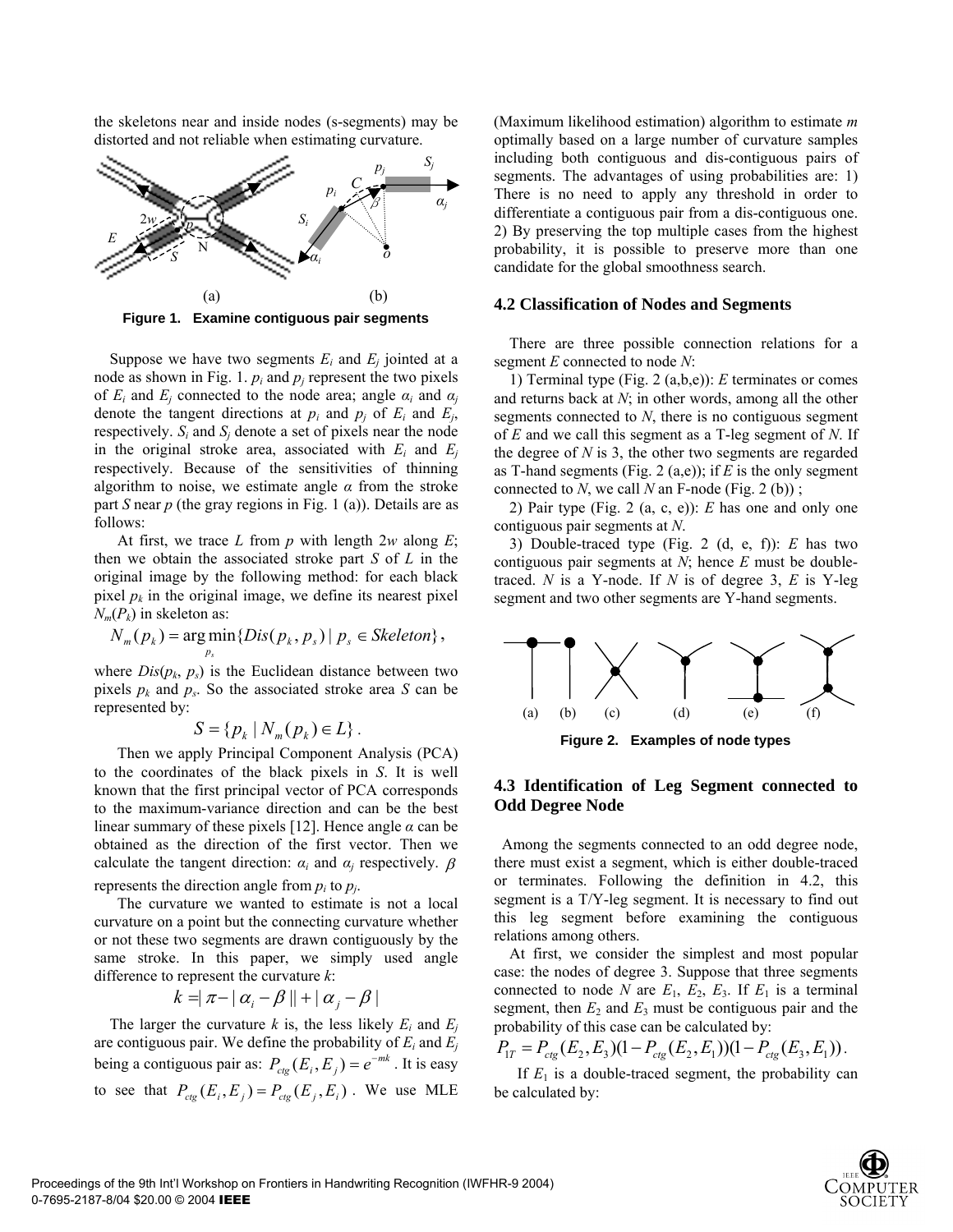$$
P_{1Y} = (1 - P_{\text{ctg}}(E_2, E_3)) P_{\text{ctg}}(E_2, E_1) P_{\text{ctg}}(E_3, E_1).
$$

By flowing the same way, we can obtain the probability of  $E_2$  being terminal segment ( $P_{2T}$ ) or doubletraced segment  $(P_{2Y})$  and  $E_3$  being terminal segment  $(P_{3T})$ or double-traced segment  $(P_{3Y})$ . For all the 6 cases of connection relations, we take one case with the highest probability or the top two cases if their probabilities are near:

$$
\max\{P_{1T}, P_{1Y}, P_{2T}, P_{2Y}, P_{3T}, P_{3Y}\}.
$$

For an odd node connected by  $2k+1$  segments:  $E_1$ ,  $E_2, \ldots, E_{2k+1}$ , generally the problem of detecting leg segment would be very complex if we take all the possible connection relations into consideration. For simplification, at first we define the Y/T probability for each segment being Y/T leg and then examine the leg segment from this Y/T probability. For a segment *Ei*, if it is a double-traced segment, the two associated hand segments can be detected by:

$$
{E_{il}^Y, E_{ir}^Y} = \mathbf{argmax}_{(E_{k_1}, E_{k_2})} P_{cig}(E_i, E_{k_1}) P_{cig}(E_i, E_{k_2}) (1 - P_{cig}(E_{k_1}, E_{k_2})) \}.
$$

Then for each segment  $E_i$ , we define its Y probability as:  $P_{iY} = P_{cig}(E_i, E_{il}^Y) P_{cig}(E_i, E_{ir}^Y) (1 - P_{cig}(E_{il}^Y, E_{ir}^Y))$ . *Y*  $_{ctg}$   $\cup$ <sub>il</sub> *Y*  $_{ctg}$   $\mu_i$ ,  $\mu_i$  $P_{iY} = P_{ctg}(E_i, E_{il}^Y) P_{ctg}(E_i, E_{ir}^Y) (1 - P_{ctg}(E_{il}^Y, E_{il}^Y))$ 

If *E* is a T-leg segment, we define its T probability as:  $P_{iT} = (1 - P_{ctg}(E_{iT}, E_i))$ 

$$
E_{iT} = \arg\max_{E_k} \{ P_{cig}(E_k, E_i) | i \neq k, k \in [1, 2k + 1] \}.
$$
  
Next, we find the best candidate Y-leg as  $E_m$ :  

$$
m = \arg\max_{i} \{ P_{iY} | i = 1, 2, ..., 2k + 1 \}
$$

and the best candidate  $T$ -leg probability as  $E_n$ .  $n = \arg \max_i \{ P_{iT} \mid i = 1, 2, \dots, 2k + 1 \}$ .

It is easy to see that it is meaningless to compare  $P_{mY}$ and  $P_{nT}$  directly. So we keep both T and Y candidate types, and resolve them by global analysis at last. If we take off all leg and hand segments, the number of segments left must be even and can be resolved by the method described in the 4.4.

### **4.4 Node Traversal Rule For Even Degree Node**

For an even node with degree 2*k*, which is created where  $k$  lines joint, we need to find the contiguous relations among these  $2k$  segments:  $E_1, E_2, \ldots, E_{2k}$ . The connection relations can be represented by *k* contiguous pairs denoted as  $\{E_{11}, E_{12}\}, \{E_{21}, E_{22}\}, \ldots, \{E_{k1}, E_{k2}\}.$  It is easy to see that the number of possible connection relations are  $M=2k(2k-2)$  (2*k*-4)..2. If we use probability to obtain the connection relations, there will be two problems: 1) If *k* is big, the number *M* will be very large; 2) It is not reliable to multiply a large number of probability values as noise can be enlarged during multiplication. For this reason, we will provide the Node Traversing Rule, which efficiently solves this problem.



**(Segments with same end shape belong to the same stroke)** 

Before the detailed discussion, we classify a pair of lines, which traverse through a node, into two types: 1) crossing, each line passes through the other (Fig. 3 a); 2) touching, the two lines joint without crossing each other (Fig. 3 b). Kato et al. [6] introduced the Basic Tracing Algorithm (BTA) to selecting the middle path as contiguous pair segment in a node of degree 4. And the following Crossing Node Traversing Rule (CNTR) can be seen as a generalization of BTA.



**Figure 4 Crossing Node Traversing Rule**

For a 2s-degree node through which *s* lines traverse, each two lines cross exactly once inside it. We label these 2*s* segments clockwise as shown in Fig. 4. For these crossing type nodes, we have the following Crossing Node Traversing Rule:

*Take arbitrary one of the 2s r-segments as an incoming one to a node, the corresponding outgoing one from the node is determined uniquely as the s-th segment from the incoming one in counting either clockwise or counter-clockwise. In other words, segments E(k+s)%2s and Ek form a contiguous pair.* 

For a node satisfying CNTR, we can prove the following theorem.

 Theorem 1: *The node holds CNTR if and only if all the s lines traversing through it cross exactly once each other.*

CNTR stems essentially from the good continuity criterion that human normally write in the smoothest way.

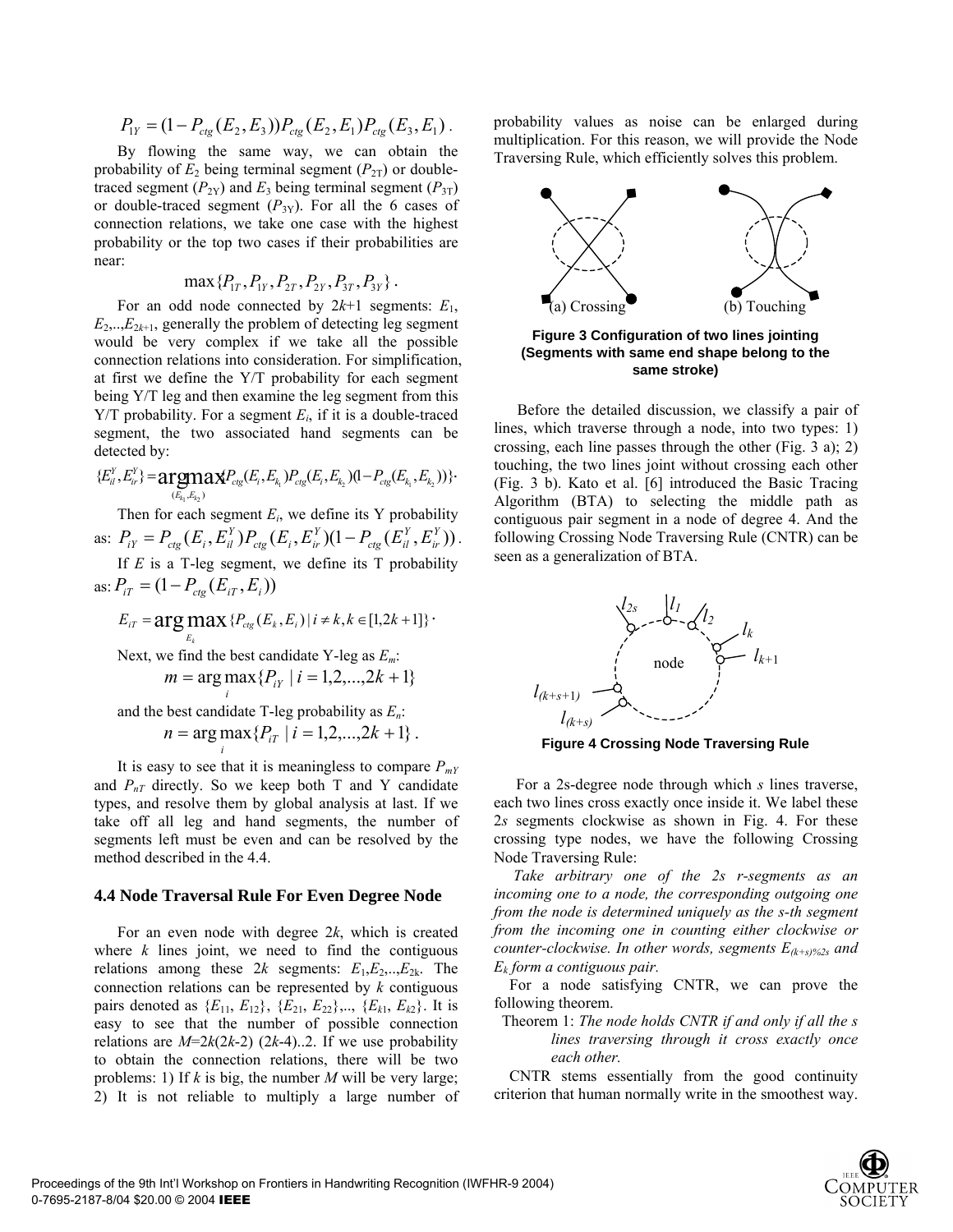In CNTR, to find the tracing relations, we need only to label the index of these segments clockwise. The next question is whether CNTR is true for all nodes or not. In the ideal situation: if *s* straight lines joint in a node, then two lines must cross each other once and only once and CNTR is true. In the real situations, however, it is difficult to know whether or not the lines are perfectly straight; in other words, it is possible that two lines touch inside the node. Thus CNTR should be extended for not only crossing junction but also touching junction. Thus we introduce the Node Traversing Rule (NTR) in more general sense:

*Among all the s lines traversing a node, there is at most one touching pair of lines.* 

Under NTR, there are only *s*+1 possible cases (*s* touching cases and one crossing case) of connection relations. It is easy to see that this number is much less than *M*. And we can calculate the probability for each of the *s*+1 cases and keep acceptable ones as candidates.

### **5. Merge/Separate Operator**

For both odd and even nodes, there may be more than one interpretation of the segments' connection relations for each of the nodes. Before using global calculation to select the smoothest path, it is necessary to decide the possible orders of these segments in *G* for all combinations of candidate relations. In spite of using tracing methods like many approaches before [2], [6], we employ the merge/separate operators: merge operators iteratively combine the two pair-segments into one segment, and separate operator separate terminal segment from a node.

For a T-type segment  $E_t$  at node N, we use a separator operator: add a new node  $M$  to graph  $G$  and replace  $E_t$ 's end node *N* with new node *M*. For pair segments  $E_i$ ,  $E_j$  at *N*, we combine these two segments into a new segment and replace  $E_i$  and  $E_j$  with this new segment in  $G$  (merge operator). There is a problem: node *N*, which connects *Ei* with *Ej*, may be a sub-graph. For this kind of node, we find the shortest path between  $V_i$  (end vertex of  $E_i$ ) and  $V_i$ (end vertex of  $E_i$ ) inside  $N$  by the Dijskra algorithm. After applying merge/separate operators on all T/P type segments, there are only Y-nodes and F-nodes left in *G*.

Double tracing is common in human writing. A doubletraced line (D-line) may exist 1) between two Y-nodes (Y-Y pair, Fig. 2 f), or 2) between a Y-node and an F/Tnode, where the segment arrives at a F/T-node and then return (Y-T pair, Fig. 2 e). A D-line may be divided into multiple segments by other strokes. Hence we use leg trace algorithm to find the whole trace line, which starts from the leg-segment of a Y-node and traces along the smooth path, until it reaches to another Y-node through leg segment, or reaches to F-node. Then segments along

the path between start and end node are merged into one segment. If this segment is between Y-T pair, we clone this segment in graph *G*, and then merge two handsegments of Y-node, this segment and its clone into one segment; else if this double segment is between Y-Y pair, there are two possible connection relations among all the four hands of two Y-nodes. (For example, assume the two Y-nodes are  $N_{Y1}$  and  $N_{Y2}$ , the double-traced line is  $L$ , the two hand segments connected to  $N_{YI}$  are  $H_{LI}$ ,  $H_{RI}$ , and hands with  $N_{Y2}$  are  $H_{L2}$ ,  $H_{R2}$ ; the two possible connection relations are: 1.{( $H_{L1}, L, H_{L2}$ ), ( $H_{R1}, L, H_{R2}$ )}; 2{( $H_{L1}, L$ ,  $H_{R2}$ ), (  $H_{R1}$ , *L*,  $H_{L2}$ )}). After all of the Y-nodes are resolved by this processing, the order of the segments will be clear. The start node is selected as the most left-top one.

### **6. Calculate Global Smoothness by SLALOM**

 In section 4 and 5, we keep all possible contiguous relations as candidate cases. This may result in multiple tracing paths. To select the best one among all the single stroke paths, we used SLALOM approximation to estimate the global smoothness. The reason of using SLALOM is that skeleton resulted from the thinning process include too much noise. If we calculate the smoothness from skeleton itself, noise may influence the results too much. SLALOM was developed originally for inverse-quantization of digital signals; Huang and Yasuhara [5] used it first to calculate the smoothness of hand drawing curves.

For a curve denoted by  $f(u)$ , we introduce another curve *g*(*u*) with a monotonously increasing index *u*. We obtain  $g(u)$  by minimizing the sum of smoothness and the distance from  $g(u)$  to  $f(u)$  (error) along the 2D curve:

$$
J(g) = \int \left(\frac{d^2}{dx^2} g(u)\right)^2 du + \alpha \int \left(g(u) - f(u)\right)^2 du
$$

where  $\alpha$  is a coefficient.

For realization, we rewrite function  $J(g)$  into two functions  $J_x(g_x)$  and  $J_y(g_y)$  for *x* and *y* coordinates respectively:

$$
J_x(g_x) = \sum_{i} (g_x(i-1) - 2g_x(i) + g_x(i+1))^2 + \alpha \sum_{i} (g_x(i) - f_x(i))^2
$$
  

$$
J_y(g_y) = \sum_{i} (g_y(i-1) - 2g_y(i) + g_y(i+1))^2 + \alpha \sum_{i} (g_y(i) - f_y(i))^2
$$

Then, we calculate the smooth functions  $g_x(i)$  and  $g_y(i)$ that minimize  $J_x[g_x]$  and  $J_y[g_y]$ , respectively. This can be accomplished by solving linear equations. Based on the minimum value  $J^*$ <sub>x</sub> and  $J^*$ <sub>y</sub> obtained above, we define the global smoothness of a stroke path as:  $S = (J_x + J_y)$  and use *S* as the good continuity criterion to evaluate the single stroke paths obtained and choose the smoothest one. SLALOM smoothness calculation is the most time consuming computation in our system. To improve processing speed, we do sampling on pixels along the